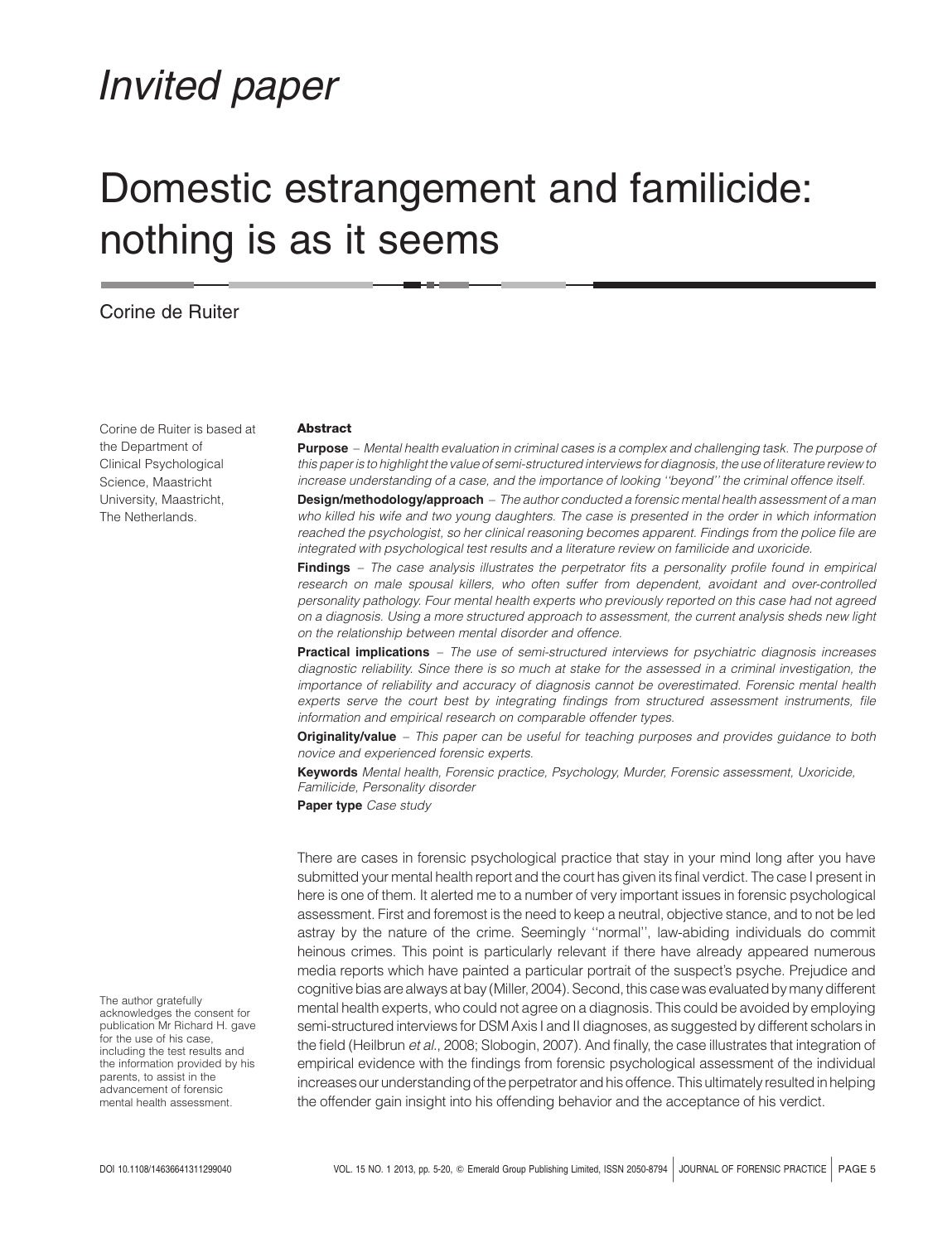## Media reports on ''The Zoetermeer Case''

The Dutch national evening news on Monday April 11, 2005 reported a wife and her two daughters were missing from their middle class home in the suburb of Zoetermeer, not far from The Hague. The wife was a kindergarten teacher who purportedly had called in sick that Monday. The daughters (five and three years old) had not appeared at their elementary school on Monday morning. Their father Richard H. a 33-year-old computer programmer, reports the three as missing at the local police station that Monday evening. He tells the police he has no idea why his wife would run away because ''I can assure you our relationship is good'' (p. 15, police file, interrogation notes of April 16, 2005).

The police investigation starts with the checking of Richard's claims that he had spent the morning of Saturday April 9 with his family at the Tropicana swimming pool in Rotterdam. However, Richard nor his wife and children are seen on video footage entering the swimming pool. In the subsequent weeks, reports on the ''disappearance'' trickled down in the media, and what started as a tale of a sorrowful husband who claimed his family was kidnapped, ended in a story that included marital estrangement, an extra-marital affair with a Polish girlfriend and the brutal killing of the wife and daughters at the hands of their husband and father. Richard is charged with murder/manslaughter on Thursday April 21. He confesses having killed his wife and children in the night from Wednesday April 6 to Thursday April 7. Upon directions from Richard, police dig up the three corpses on Friday April 22 in a forest in the Southern province of North-Brabant, about 75 miles from the family home. The girls' favorite stuffed animal was buried beside them. How could a loving father, as colleagues and friends had known Richard, suddenly have turned into a seemingly cold-blooded murderer? Had they missed something during all those years of their acquaintance with him?

Richard was put on trial before the regional criminal court of the city of The Hague. Two mental health experts, a psychologist (V.) and a psychiatrist (M.), were appointed by the court to conduct an assessment of criminal responsibility and future violence risk, including an advice on the possible need for psychiatric treatment to diminish the latter risk, if present. The media's reports on the contents of these assessment reports were rather sketchy, but what they did make clear was that the two experts did not agree on Richard's diagnosis. The psychiatrist saw nothing mentally wrong with Richard and considered him criminally responsible. However, the psychologist classified Richard with a personality disorder not otherwise specified, with borderline and dependent features, and considered him as having diminished criminal responsibility. This left the court with two opposing expert opinions, which led to a decision to admit Richard to the Psychiatric Observation Clinic (POC) of the Department of Justice.

The POC is a special remand prison, where suspects can be held for a period of seven weeks with the goal of performing a thorough mental health evaluation, including personality, neuropsychological, neurological (EEG, MRI) assessments. Suspects are housed in small living groups where they are observed by group workers. They attend sports and work activities inside the POC. A social worker from the POC conducts a social network investigation, including interviews with family members, friends, colleagues, former co-workers, etc. The social worker also collects relevant collateral information, including school records, records from possible previous mental health contacts, medical records. Police and criminal records are already available as part of the current criminal file. The outcome of the POC evaluation was somewhat equivocal. According to the evaluating team, Richard was suffering from a defective development of the personality. However, this could not be classified as a personality disorder, as the symptoms were not severe enough according to the team.

All experts, the first two and the ones from the POC, were heard at the criminal court in The Hague. Prosecution officer Beliën demanded a life sentence for Richard, because according to him, Richard had acted out of pure self-interest, and had killed his wife and children in a planned, premeditated manner in order to be able to receive his Polish girlfriend at his home. The defense pleaded to a time-limited prison sentence with or without a mandated treatment order on the basis of psychologist V.'s opinion who stated Richard was suffering from serious personality pathology, including lack of ego strength and problem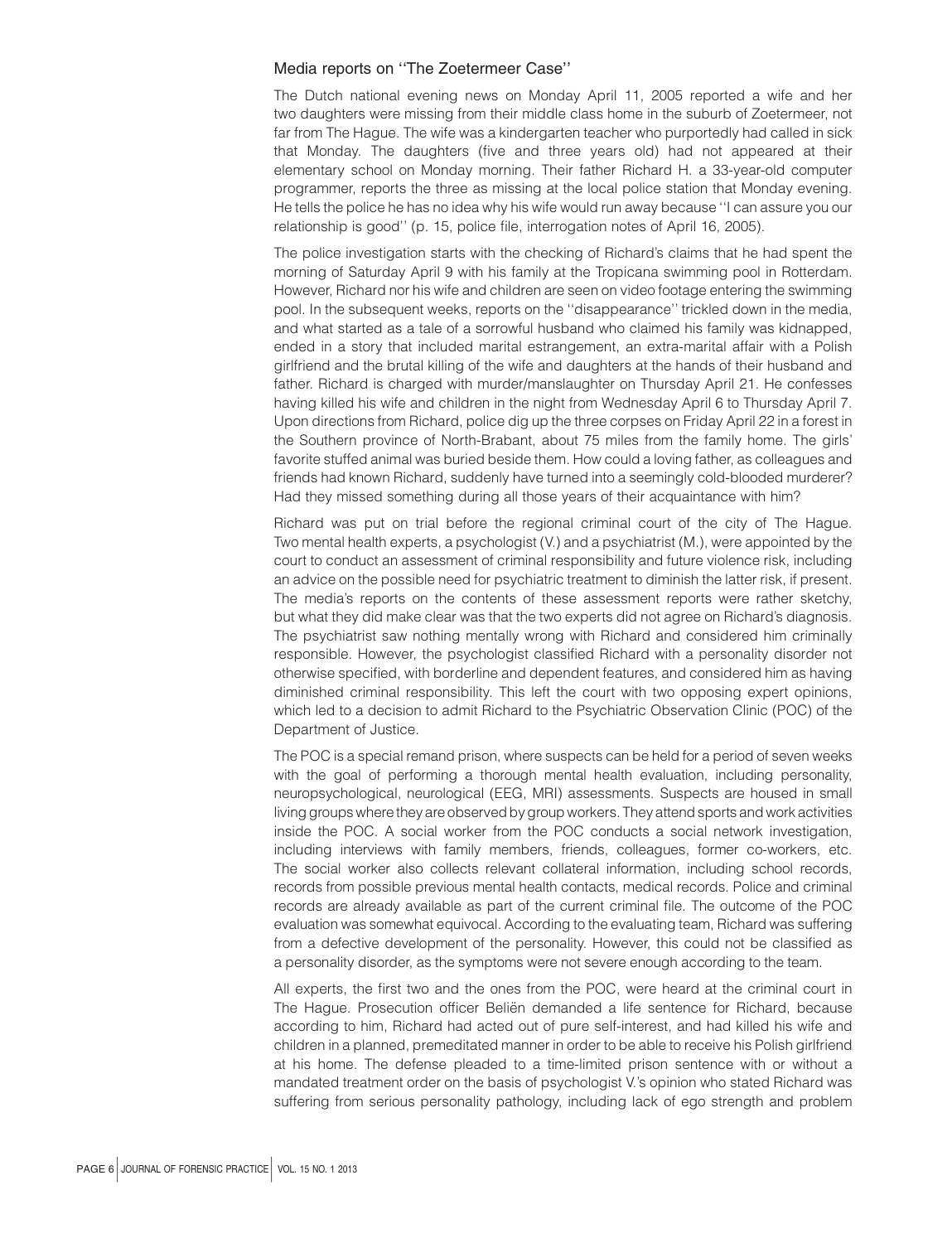solving skills, and identity diffusion, which could be related to the offence. On March 31, 2006, Richard was sentenced to life imprisonment on three counts of murder and hiding corpses. It is important to note that a life sentence is very unusual in The Netherlands in case of a first offender like Richard. Life sentences are mainly given to repeat violent offenders, for whom previous prison sentences or judicial treatment orders have not helped to deter them from new violent offences.

## A call from Richard's defense attorney

Richard and his defense attorney went into appeal against the life sentence verdict. In the Summer of 2006, I received a telephone call from Richard's defense counsel. She described to me that neither Richard nor she recognized Richard's psychological problems as expressed in the different available mental health reports. Both felt Richard was represented as a cunning, manipulative person, who planned the killings in advance. This was not her impression. She wanted an independent psychological evaluation, and asked if I was willing to conduct this at the request of the Court of Appeals in The Hague. It is common in The Netherlands that expert witnesses are court-appointed. This is in line with the inquisitorial justice system (de Ruiter and Hildebrand, 2003). A defense counsel can submit a request for an independent evaluation to the court, explaining why he/she considers this necessary in relation to the case at hand. Subsequently, the court makes an argued decision to honor the request or to refuse it. In case the court refuses the request, the defense attorney can still enlist their own expert, but then the suspect would need to have the financial means to pay the expert's fee. Also, because The Netherlands has an inquisitorial system, some courts tend to be somewhat biased against ''defense experts'', assuming they are the proverbial ''hired guns''. This bias, of course, does not concur with the fact that experts are held to their professional ethics code (in the USA: American Psychological Association (APA), 1991, 2011; in The Netherlands: NIP, 2007).

In Richard's case, the Appeals Court refused the request of the defense for a new mental health evaluation. Thus, I was appointed by the defense counsel and received her list of questions by letter at the end of August 2006:

- 1. To what extent are the DSM-IV criteria for a personality disorder absolute?
- 2. Is it possible for a personality disorder to ''slumber'' during adolescence, but for one reason or another does not reveal itself clearly in contacts with other people?
- 3. Mr Richard H. stated during the trial and also during police interrogation that the idea to kill his wife came to him as an obsessional idea, which kept returning and became stronger over time. Is there literature about such obsessional thoughts (even in the absence of personality disorder, but possibly in case of high levels of stress)?

The defense attorney sent me a copy of all collateral information she had at her disposition. This included:

- **Police file (pp. 1-837), amongst others containing verbatim reports of the interrogations** of the suspect.
- Consultation report by psychiatrist A., May 3, 2005.
- Expert report Pro Justitia, by psychiatrist M., September 6, 2005.
- Expert report Pro Justitia, by psychologist V., September 6, 2006.
- Social network report by probation officer, September 6, 2006.
- Report POC, February 10, 2006.
- Answers of psychiatrist M., psychologist V. and POC experts to questions from the court, February 27, 2006.
- Notes from the Prosecution in the case against Mr R.H., March 3, 2006.
- Notes from defense attorneys, March 3, 2006.
- **Process notes from the court sessions of the Regional Criminal Court of The Hague,** on September 26, 27 and 30, 2006.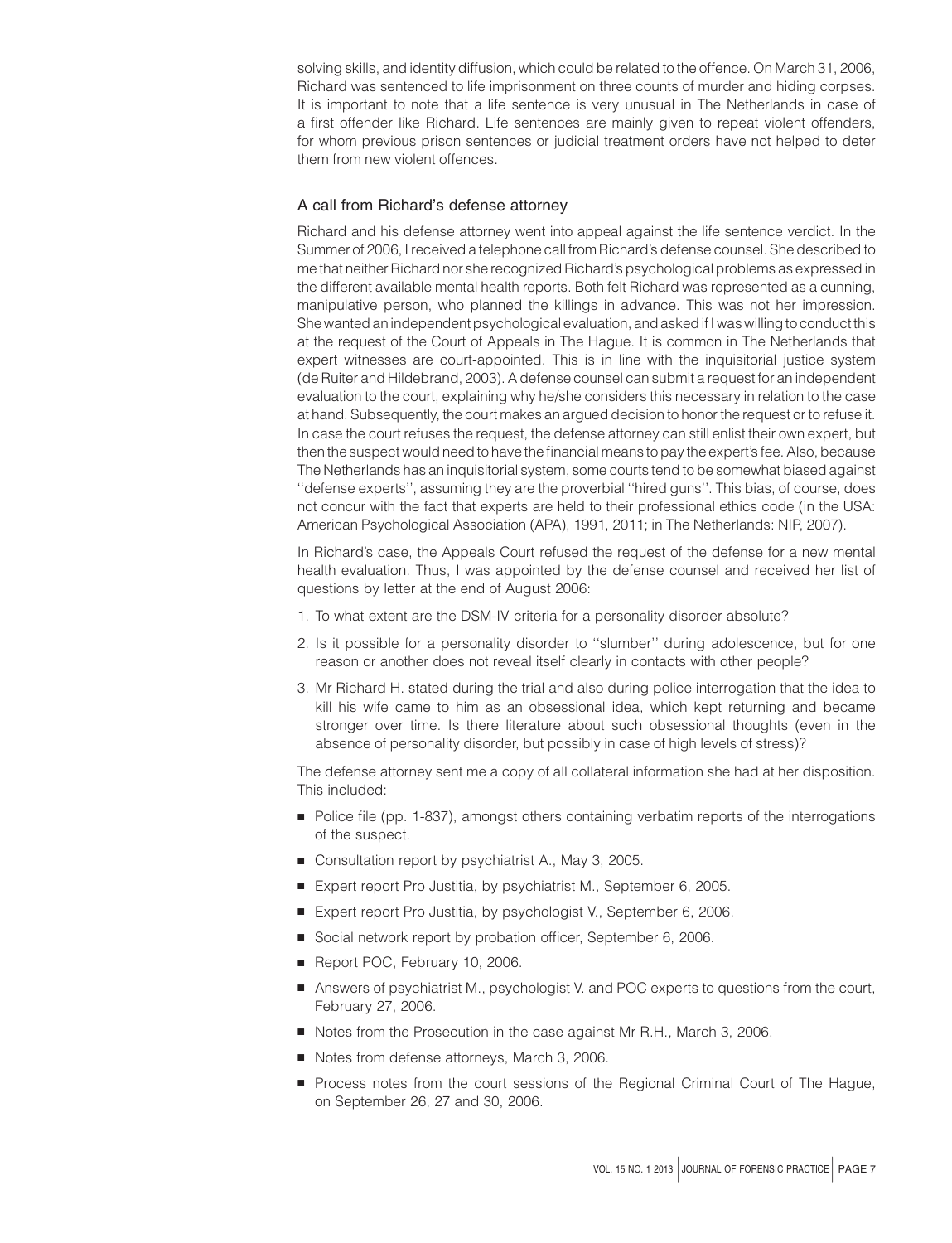#### Approach to the case: what I learned from the file information

First, I studied the police files and the previous mental health reports to gain a first impression of Richard's and others' statements about his life and his offence to the police, and to also obtain information on the type of test instruments previous experts had used. With this information in mind, I conducted a first interview with Richard, who was detained at the remand prison in The Hague. I met a somewhat skinny man, who looked young for his years. He was wearing jeans and a sweatshirt and his hair was short. Quite remarkable was his modest and insecure way of making contact. He offered a sweaty hand and was particularly grateful for this opportunity for a new evaluation. He came across as submissive and dependent. He stated he was experiencing a lot of guilt and shame over the offence and would like to understand why his life took this turn.

The file documentation I read, results in a mixed picture of Richard's behaviors before and after the alleged offence. During the first interviews with police, when he is not a suspect yet, he claims nothing is wrong in his life. But rather quickly, the police discover this rosy picture is not true: Richard has serious debts, because he spends more money than he earns; he has had a number of extra-marital affairs over the course of his relationship with his wife, the last one with a Polish woman, J. (initial used). He has visited her several times in Poland since the start of their affair in 2003, under the pretext of work obligations.

Richard states to the police that he came home from a side job around 11:45 pm on April 6. His wife was already in bed. He remembers lying in bed ruminating, and the thought to kill his wife as a solution to all his problems keeps entering his head. He starts hitting her with a heavy object (he claims it was a metal baseball bat, but the object was never found). When his wife stops making noises, he suffocates her. He says he burst out into tears after the killing. Subsequently, he goes to the girls' bedrooms, and suffocates them, claiming they ''should be reunited with their mother in heaven''. He puts the corpses into garbage bags and uses tape to keep their extremities together. With the three bodies in the trunk of his car, he drives to a forest near Alphen-Chaam, where he used to go camping with his parents when he was a child. He digs a grave and buries the dead bodies, including his daughter's favorite stuffed animal. After the drive home to Zoetermeer, he takes a shower, walks the dog and notifies his daughters' school that they are sick. He goes to work and his colleagues do not notice anything unusual about him.

After returning from work, he tries to clean the blood traces from the parental bedroom. He cuts a blood stain out of the mattress. The next morning, April 8, he picks up J. from the train station, and they spend the weekend together, making love in the same bed the homicide took place. J. departs to Poland in the evening of April 10. The next day, Richard reports his wife and children as missing.

During the police interrogations, Richard appears distraught and overwhelmed. He keeps posing questions to himself: "I still cannot believe that I was able to do this ... taking three lives'' (p. 621).

#### Previous mental health reports

The mental health experts' reports in the file are mixed and contrary. According to the first psychologist who examined him, V., Richard was suffering from a personality disorder with borderline and dependent features. V. describes Richard as an overcontrolled, inhibited, avoidant, dependent, egocentric, anxious, hypersensitive but also submissive, docile and servile man who lacks contact with his inner feelings (p. 24, report). Just like his mother, Richard suffers from immense separation anxiety; he called or texted his wife several times a day, and was also afraid to lose J. or his children. Richard seems to need the love affairs with women to feel like being ''somebody''.

The first psychiatrist M. concludes that Richard does not have a mental disorder: ''he is a man tending towards dependency, who is hungry for attention'' (p. 22, report). M. states explicitly that ''the profiles of perpetrators of uxoricide and familicide described in the literature show little agreement with the personality and behaviors of the examinee'' (p. 23). According to the psychiatrist, Richard was fully criminally responsible at the time he killed his family.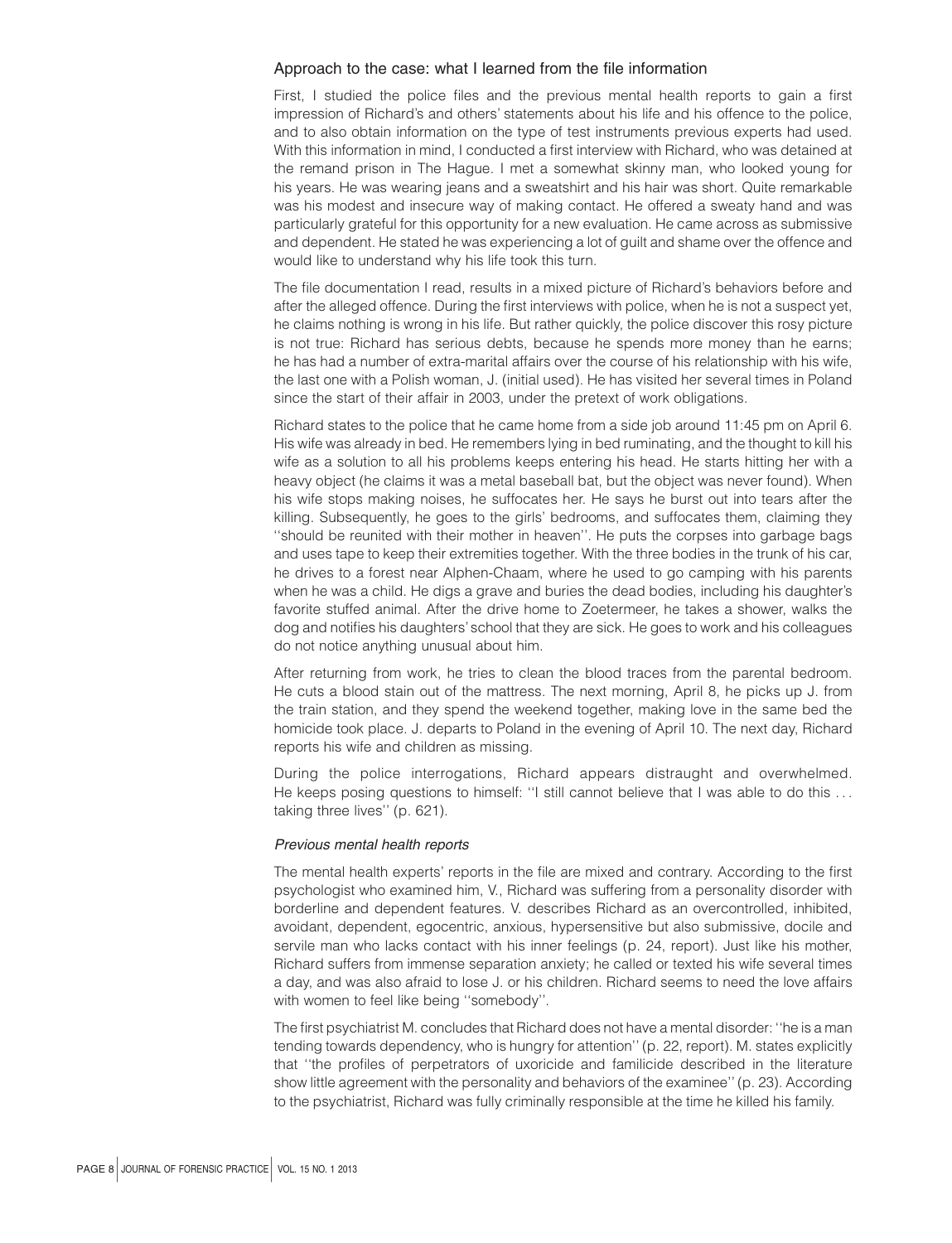The next experts (psychiatrist and psychologist) of the POC do not find evidence of a mental disorder, although they do report the presence of a number of remarkable personality traits, such as dependency, conflict avoidance, egocentrism, deficient problem solving skills and a negative self-image (pp. 49-50, report). Nevertheless, they advise the court to consider Richard legally responsible for the alleged offences.

## A new forensic psychological assessment

After the first brief interview, I conducted a full forensic psychological assessment, using the standard set of instruments I use in most pretrial cases. These include: The Psychopathy Checklist – Revised (PCL-R; Hare, 1991, 2003), MMPI-2 (Butcher et al., 1989), Rorschach Inkblot Method (RIM) using the Comprehensive System (Exner, 2003) and a semi-structured interview for Axis II disorders (SIDP-IV; Pfohl et al., 1994). Intelligence testing was not performed because this seemed superfluous because the two previous psychologists had already done this and Richard was of average intelligence. However, none of the previous experts had used a semi-structured interview for psychiatric classification on Axis II. This seemed an omission, because reliability, and thus validity, of psychiatric classification is seriously compromised when experts use unstructured clinical interviews to arrive at a psychiatric diagnosis (Heilbrun et al., 2008). Since there is so much at stake for a suspect who is being evaluated as part of a criminal procedure, reliability of diagnosis is even more important than in the case of a clinical referral (Slobogin, 2007). I also decided to conduct a literature review on male perpetrators of uroxicide (i.e. the killing of a wife by her husband) and familicide, in order to examine whether such perpetrators are characterized by a specific personality profile. This would allow comparison of the findings from the present forensic mental health evaluation with what is known more generally about the personality and/or psychological characteristics of perpetrators of similar offences.

## Literature review: perpetrators of uxoricide and familicide

This literature review was performed with the purpose of learning what is known about the personality characteristics and psychopathology of men who committed uxoricide/familicide, to examine if this literature could shed light on Richard's case. Uxoricide is the term used for the killing of one's female spouse and familicide is a homicide in which the perpetrator kills a spouse and one or more children. Although Richard's offence is technically a familicide, it seems the killing of his wife is the main offence in the sense that he was highly emotionally motivated to kill her. Killing the children seemed to be a more secondary, subsequent act that Richard sees as an act of altruism, because he wanted to reunite the children with their mother. Notwithstanding, he may have felt pressured into killing the girls too, because his Polish girlfriend would soon arrive. For all these reasons, we will consider the research literature on both uxoricide and familicide.

A search was performed using the search engines PsychInfo, PubMed and Web of Science, with the following search terms: uxoricide, familicide, spousal homicide and personality, psychopathology.

## Summary of the familicide literature

When a familicide occurs, it is most likely that the perpetrator is male (Liem and Koenraadt, 2008; Wilson et al., 1995). With regard to the motives underlying familicides, previous studies have shown that perpetrators are motivated by a sense of loss of control over their spouse as well as over family life (Ewing, 1997; Wilson et al., 1995). The wife's (threat of) actual abandonment or psychological estrangement constitutes a threat to the male partner, and the lethal violence is an attempt to regain control. From this perspective, familicides resemble intimate partner homicides, as the primary object of aggression constitutes the spouse rather than the children.

Other studies (Ewing, 1997; Fox and Levin, 2005; Polk, 1994) found financial losses to be an important factor in familicide. Faced with overwhelming threat to their role as provider for their family, these men become desperate, homicidal and suicidal (Marzuk et al., 1992).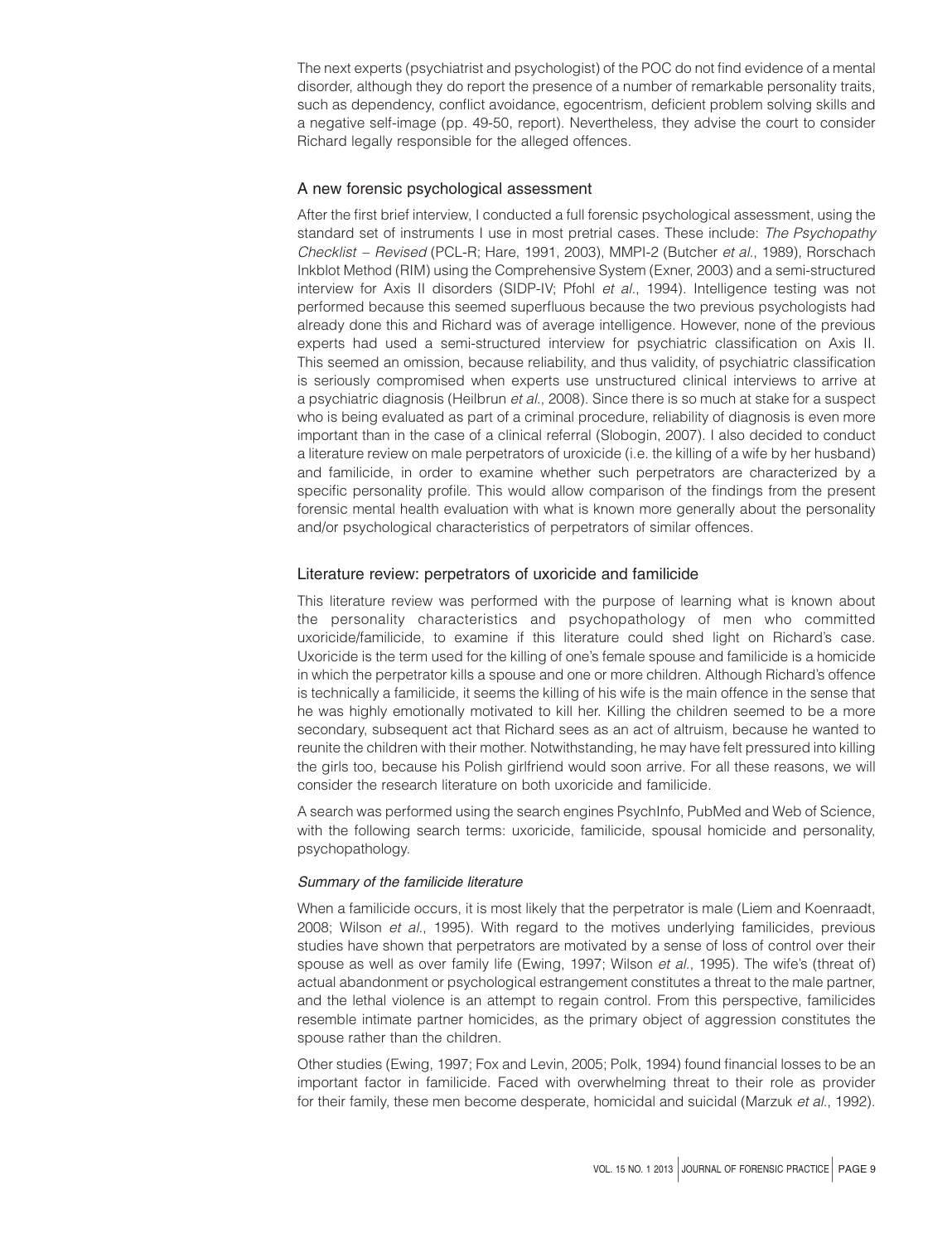Liem and Koenraadt (2008) conducted the most recent study on familicide perpetrators  $(n = 23)$ , comparing them to uxoricide perpetrators  $(n = 380)$ , assessed in the Department of Justice Psychiatric Observation Clinic in The Netherlands. They found that familicidal perpetrators were significantly more likely to suffer from a personality disorder (65 per cent), particularly dependent and narcissistic, in comparison to uxoricide perpetrators (33 per cent). The motives for familicides largely corresponded to the motives reported for uxoricides (most prevalent were fear of abandonment and narcissistic rage), although among familicides, killing out of a psychotic motive appeared more prevalent. However, the accuracy of determining a perpetrator's motive merely from file information, as was performed in this filebased study (Liem and Koenraadt, 2008), cannot be determined. Previous research has indeed shown that motives derived from file material do not correspond one-on-one to perpetrators' self-reported motives (Thijssen and de Ruiter, 2011). It should also be noted that the familicide sample was rather small compared to the uxoride sample; thus, just a few cases may have determined prevalence rates.

#### Summary of the uxoricide literature

Empirical research on the psychological profiles of perpetrators of uxoricide is more extensive compared to studies on familicide offenders. Dutton and Kerry (1999) found cluster C personality disorders were overrepresented in a sample of male incarcerated spousal killers  $(n = 90)$  in Canada. Passive-aggressive personality disorder, avoidant personality disorder, self-defeating personality disorder, and dependent personality disorder were common. Individuals with these personality disorders are generally assumed to suppress rage and termed ''over-controlled'' personality types. A remarkable feature of the modus operandi of the partner killers was the degree of ''overkill'': these men had used much more violence than what was ''necessary'' to kill their victim. Overkill points to rage.

An earlier study by Showalter et al. (1980) found similar results; their work highlights that the personality disorders in men who killed their spouses were most likely to be dependent and passive-aggressive. They concluded that ''especially significant was the fact that most of these men (spousal killers) lacked recorded histories of assaultive or other socially disturbing behaviour'' (Showalter et al., 1980, p. 125). Belfrage and Rying (2004) also found personality disorders common in a study of 164 male spousal homicide perpetrators from Sweden. They found 38 per cent of their sample fulfilled diagnostic criteria for a personality disorder, with depressive and borderline features most prevalent. These authors note a strikingly low prevalence rate of psychopathic personality disorder (7 per cent) in their spousal killers.

Dobash and Dobash (2011) examined 104 case files of British men who had murdered (i.e. all convictions were for murder, not manslaughter) their intimate partner by means of qualitative analysis of their cognitions in relation to the offence. Their findings indicate that the majority of the men who murdered an intimate partner had problems in intimate relationships and a history of serious, repeated violent abuse of the woman they killed. The relationships were characterized by conflict, abuse, and controlling behavior as well as jealousy and possessiveness in which men used violence to enforce rigid standards based on their beliefs about relationships between intimate partners. They denied agency and responsibility, often by placing blame elsewhere. The offender profile reported in this recent study does not seem to fit Richard's case, as he was not controlling and abusing, but rather submissive and avoidant in his relationship with his wife.

Dutton and Kerry (1999) report how an overcontrolled personality type can come to the killing of his wife. They describe how emotional overcontrol may culminate in a so-called catathymic crisis, characterized by a seemingly unsolvable psychic state of tension. The person projects responsibility for this tension state onto an external situation, in this case the spouse. Their perception is that killing is the only way out of this state. After ruminating and obsessing over it and an extended period of internal conflict, the act is carried out. When the act is completed, the perpetrator feels emotional relief and calmness.

Catathymia was first identified as a motivation for homicide by Wertham (1937; as reported in Meloy, 1992, 2010). In a forensic context, the term refers to a motivational pattern for homicide wherein a fixed idea, often rather obsessional, grows in intensity over the course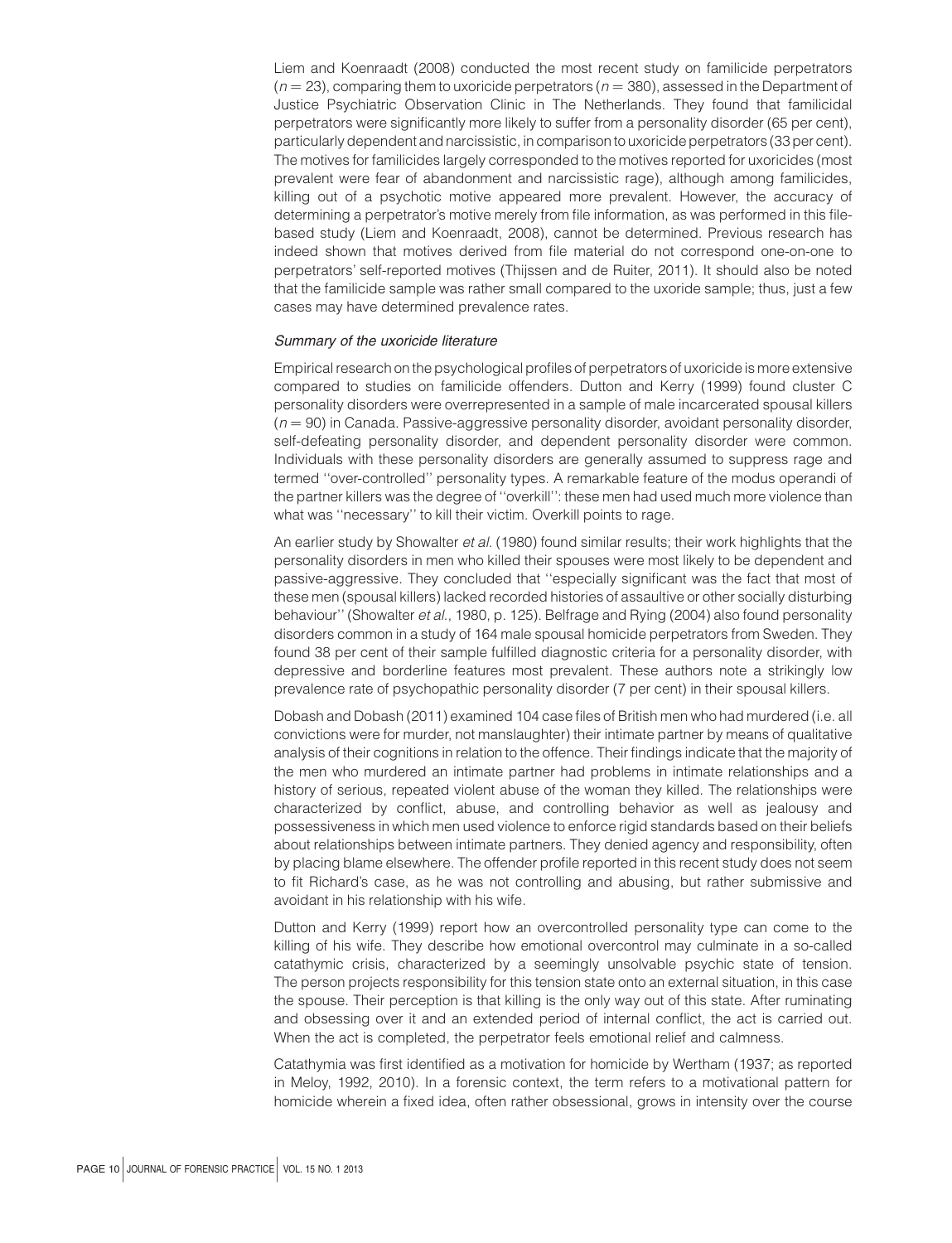of time (from hours to days, weeks, months or even years) until the person feels compelled to kill to alleviate such psychic tension. In chronic catathymia, there are three identifiable stages: an incubation period during which the idea, initially unwelcome, becomes fixed in the mind of the person; a sudden, homicidal act, usually in the absence of any history of violence; and a post offence period of relief during which memory is fully preserved for the event (Meloy, 2010).

## An independent forensic assessment

Richard was assessed on three separate occasions in a visitor's room at the prison in October and November 2007. The evaluation started with the administration of the semi-structured biographical interview which belongs to the PCL-R. This interview is very well suited for pretrial assessments because in addition to more general biographical information on domains such as education, work, family history, relationships and mental health and substance use issues, it focuses on a number of domains highly relevant to forensic assessment, such as (early) history of antisocial behavior and an in-depth interview about the index-offence (including what led up to it, what the subject was feeling and thinking during the offence, and the psychological aftermath of the offence). This extensive discussion of the index-offence is obviously necessary to estimate the nature and degree of the possible relationship between behaviors expressed during the index-offence and symptoms/traits of mental disorder (if present), as needs to be performed for a judgment on degree of criminal responsibility (Rogers and Shuman, 2000). After this interview, the MMPI-2 and RIM were administered, and the last session was spent going through the questions of the SIDP-IV. In order to be able to code the SIDP-IV, a separate, two-hour interview with Richard's parents was conducted at the author's office. This allowed for concurrent validation of statements made by Richard about his personality traits, with the observations made by his parents. Research (de Ruiter and Greeven, 2000) has shown that sole reliance on self-report of personality in forensic assessments may lead to an underestimation of certain cluster B personality traits (e.g. narcissistic, antisocial, sadistic). Use of collateral sources (including interviews with significant others of the subject, information from other records) is of paramount importance in forensic psychological assessment, because cluster B personality disorders have high prevalence rates among subjects in forensic settings (Hildebrand and de Ruiter, 2004).

## Clinical impressions

Richard seems motivated to do his best during the evaluation. He tried to formulate his answers to the questions carefully and completely. In contrast to previous experts V. and M., I did not observe a manipulative or defensive attitude. On the contrary, Richard seems quite forthcoming and does not seem to want to hide or embellish the facts. When we discussed the actual killings, Richard shows a lot of grief and shame. At these times, he was trembling and crying, and it took time for him to recover. There was no callousness or flattened affect during the interviews, but his mood seemed subdued and down.

## **Biography**

Family of origin. Richard is born the second of two children. His sister was born 2.5 years earlier. Richard's mother lost her only sister while she was pregnant with Richard. This sister was her favorite sibling, but she says she still enjoyed Richard's baby years, despite the loss. She was an active mother who took her children on outings and she also helped out at school a lot.

When I asked his parents what type of child Richard was, his mother answered: ''A very sweet boy, but extremely closed off''. As a child, he would often play alone in his room, first with Lego, later with electronics stuff. Richard was also extremely shy according to both parents. For example, when they were camping in Italy one Summer, an Italian boy approached Richard, but he became so scared he escaped to the rest rooms and remained there for a long time, until his mother found him. Their daughter is more like her mother, much more extraverted and she wears her heart on her sleeve.

When Richard was 13 years of age, his parents divorced. There were a lot of conflicts before the separation. His mother was panicky about being alone in the house. On the day her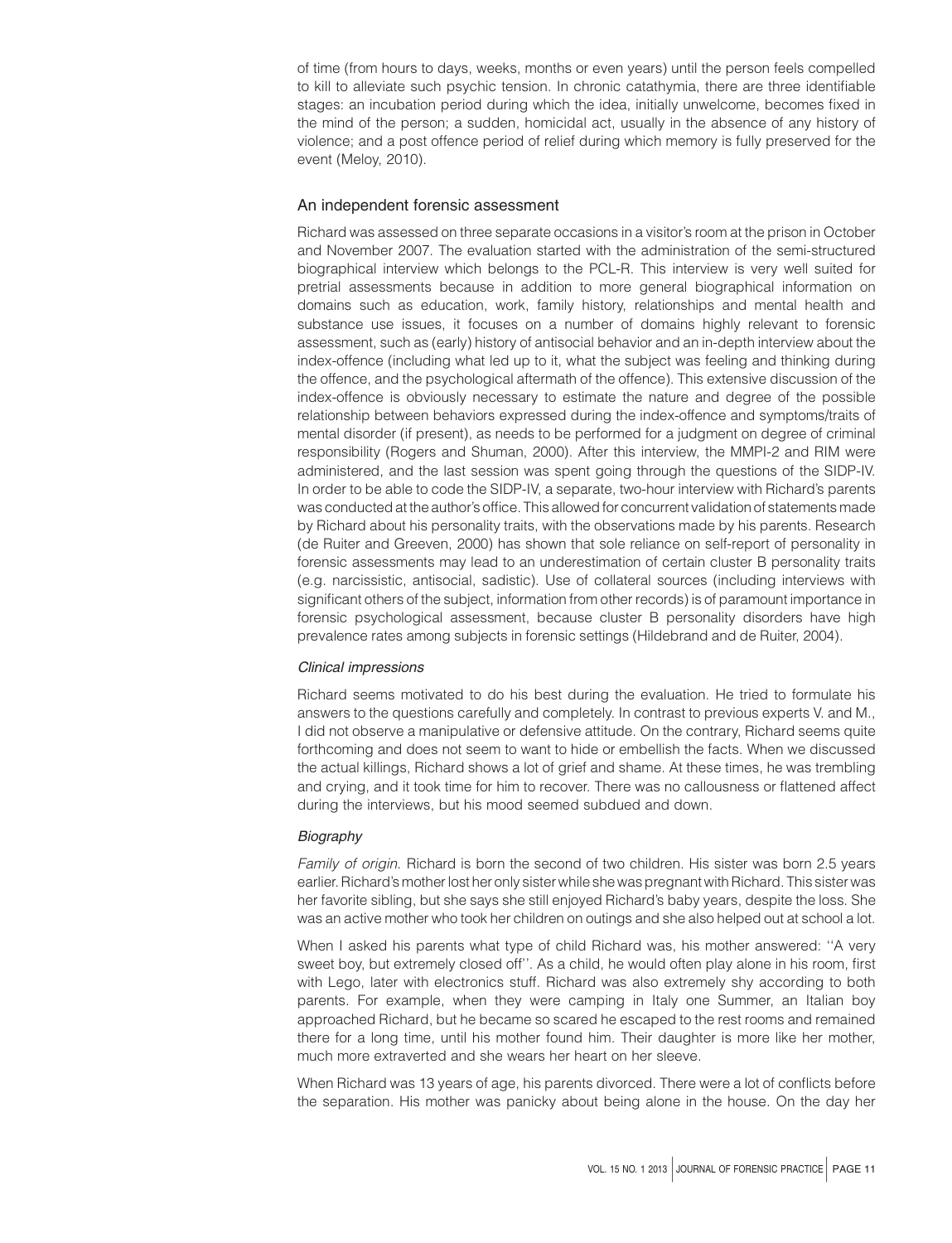husband left, her new partner immediately moved in. During nights their mother was at home alone, the children had to sleep in the bed with her. From the stories Richard told about this period, it seems like his mother was suffering from a panic disorder.

Richard had friends during his childhood, but he did not belong to the real popular guys. He described himself as very shy. In a group, he kept in the background, afraid to say the wrong thing. At parties, people often said to him: ''Oh, you are here also?!'', because he was so quiet. Presentations before class were ''a complete disaster''; he always obtained a bad grade for these. He says he would nearly explode from nervousness, stammering and not daring to look into the classroom.

Intimate relationships. Before Richard met his wife, he had a number of short lasting relationships. Sometimes, these relationships overlapped, for instance during vacations. He thought these ''conquests'' were quite cool, because they did not fit his insecure, shy self-image. When he met his wife, he became more serious. When asked what attracted him to her, he said: ''Her appearance, her eyes, her long hair and her spontaneity; she was everything I am not''. In the beginning of their relationship, Richard tried to please his wife as much as possible. He gave up a group of friends that he had been going on vacations with. Richard reported that his wife believed these friends had a bad influence on him, and she did not feel comfortable around them. Richard now says that he chose for her, but that he also missed his friends. His wife seems to have gotten the upper hand in their relationship, also because Richard was not standing up for himself. Richard's parents also noticed this.

The birth of the girls seems to have resulted in estrangement of the couple. His wife focused her attention on the children and Richard did not feel like he had a place anymore. Being a kindergarten teacher, Richard's wife seemed to be much more confident taking care of the girls; in her presence Richard felt an inadequate parent. However, when he was alone with the girls he enjoyed fatherhood; he taught them how to ride a bicycle and went on small outings with them. Richard's parents stated that his wife seemed overly strict with the girls, who were quite clinging to her. The grandparents would let the girls jump on the bed and things like that which were forbidden by their mother.

Since the birth of the children, the family had considerable financial problems. His wife started to work fewer hours, and expenses increased (for the children, but also on health insurance and a new car). The couple accumulated financial debts which were ''covered'' with new debts. Asked why they did not start to spend less money as a family, Richard said he tends to make impulsive buys, ''to fill the void and to forget my problems''. When he saw audio- or computer equipment he liked on the internet, he would go to the store and buy it. According to Richard this happened when he ''wasn't feeling well''. After a new purchase, he would feel a little better for a while. In hindsight, he thinks this was irresponsible behavior. He also binged on sweets and other junk food, to soothe feelings of emptiness and distress.

Their already strained relationship arrives at a new low after New Year's Eve 2001-2002, when Richard's wife kissed intimately with a male friend. This incident seems to have functioned as the last drop that made the bucket overflow. At least, this is how Richard views it, in hindsight. They kept getting into fights over the kissing incident, but never resolved it. During the course of 2002, Richard got into a relationship with an intern at his work. He says needs for attention and affection, which he did not get from his wife, were the driving forces behind the affair. Also, the kick of secret appointments gave him a pleasant feeling of thrill. One of his colleagues was a notorious infidel, and Richard was actually quite surprised when he found out how easy it was to have a secret affair. He fell in love with the intern, but she decided to stay with her boyfriend in the end.

Somewhat later, Richard got into a relationship with another colleague V. (initial used), and again a bit later, he starts a (simultaneous) relationship with a Polish woman named J. His feelings for V. were only superficial, but Richard says he ''was really crazy about J''. Thus, for almost two years of his marriage with his wife, Richard has an affair with both V. and J. Asked how he kept all these relationships secret, Richard answers he did this ''through a web of lies and deceit''. His contacts with his wife were minimal: they did not have sex for at least a year, they did not go out together anymore, and personal conversations were virtually absent.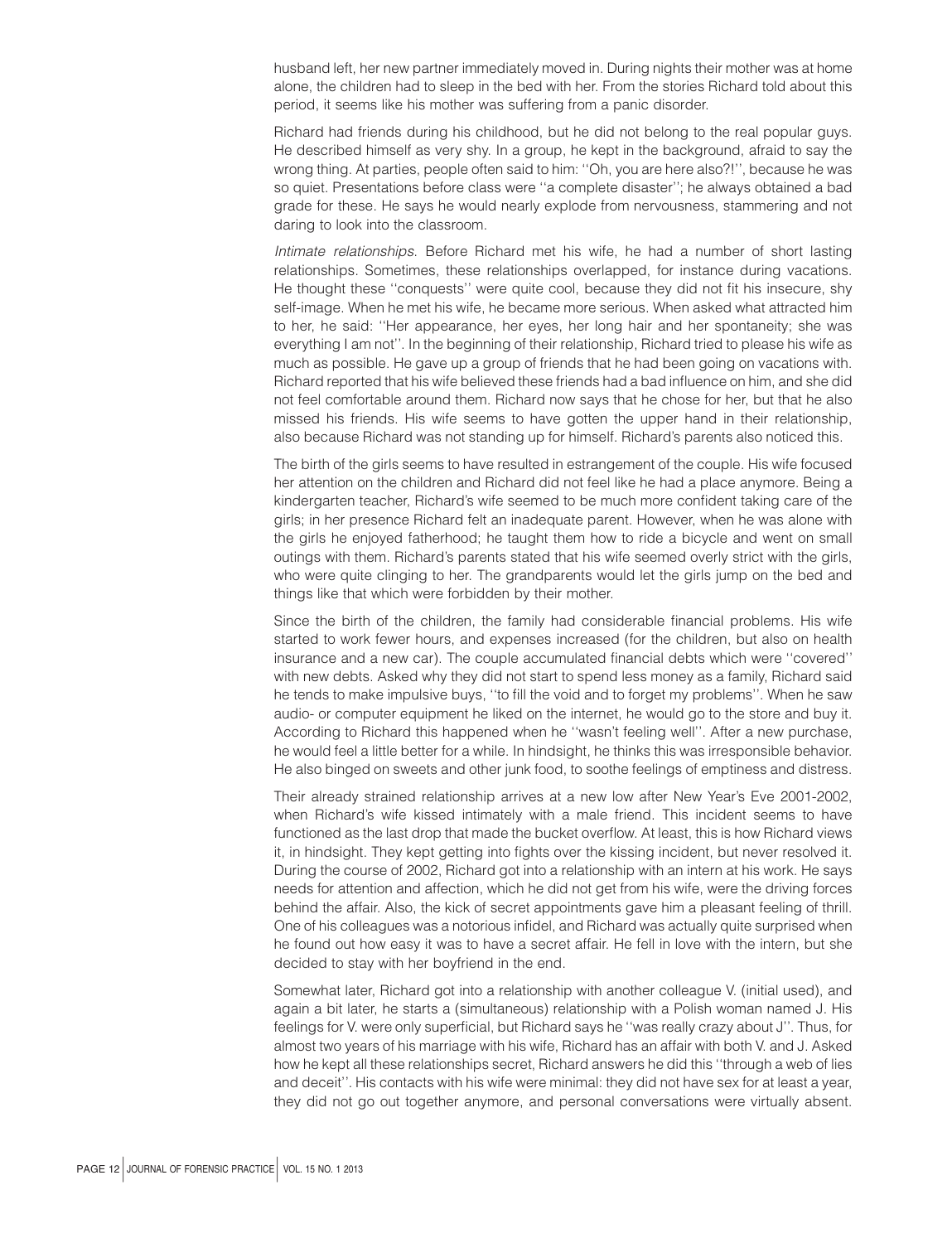Richard's parents also noticed something was wrong. For instance, grandma had organized a Christmas party for the grandchildren in 2004, which his wife cancelled at the last moment.

In answer to my question, if Richard ever discussed the option of divorce with his wife, he said: ''I was too scared to do that. I started once, but it was off limits for her. And I also did not dare to reveal all my problems to my parents or my sister. I was very afraid of losing face''. Richard seems to have avoided conflict in his relationship with his wife to an extreme extent: ''She was in power, I did everything to keep things at peace''. This resulted in Richard running the household (cooking, cleaning) and in his spare free time, he would go out with friends or people from work; his wife never came along. His colleagues and other friends used to make comments about his marital situation, but Richard always defended his wife, even though he knew deep down that the analysis his friends made was accurate.

School and work. Richard had to repeat a grade twice during his school career. He says this was because he was easily distracted in elementary school. Also, he preferred to spend time at home playing with his Lego, instead of doing his homework. At the lower vocational school (in Dutch: LTS; Electronics) he failed his exam the first time. He failed subjects such as Math, English and Physics, because he preferred to ''work with his hands''. The second time, he did manage to obtain his diploma. He skipped classes sometimes, but not very often.

He went into military service after high school, where his technical background was useful. However, after four months, he got increasingly bored, and called in sick for a couple of weeks. Later, he was sentenced to extra chores and a fine of 2,500 guilders for unlawful absence from military service. During this unlawful absence, Richard stayed in his parents' home while they were vacationing. His parents did not know about this until many years later.

Over the course of the years, Richard worked for several electronics companies (soft- and hardware). His last job, before his arrest, was at a community college in The Hague. Richard considers himself a hard working employee but he claims his bosses and colleagues called him a workaholic. During the last few years, he took on a lot of extra work, next to his regular job, partly as a way to earn some extra money.

Medical history. Richard did not have any major physical problems during his life. Also, he had never sought psychological help.

#### Test findings

MMPI-2. Richard's profile is valid. He responded in a consistent manner Variable Response Inconsistency but his True Response Inconsistency raw score of 12 (T-score of 73) could indicate a yea-saying response style, however, the other scale scores do not suggest over-reporting. The F scale score of 64 reflects a level of distress and disturbance common in psychiatric populations. His score on the L scale is low, reflecting candor about revealing minor faults and failings, which could translate into a frank and open response to other content areas. The K score is low  $(T = 42)$ , this suggests limited resources for coping with the stresses and demands of daily life. Thus, his MMPI-2 profile can be interpreted.

Richard's profile is a 62 profile with clinical elevations on scales 7 (Psychasthenia), 5 (Masculinity/Femininity) and 0 (Social introversion) also. Individuals with this MMPI-2 profile have difficulties expressing anger and collect psychological grievances. The person retreats in bitter silence to cope with his anger. Individuals with this profile type are extremely rational, having great difficulty letting go emotionally for fear of criticism or rejection. Depressive symptoms in the form of rumination, feelings of inadequacy and fatigue are often present. Coping skills to handle problems effectively are lacking.

The other elevated scales (7, 5 and 0) point at a lack of self-confidence and assertiveness, combined with a dependent stance in interpersonal relationships. The person has difficulty saying ''No'' to requests and overburdens himself with responsibilities. He is shy and insecure and places himself in a submissive position towards others.

RIM according to the Comprehensive System. Richard provides 37 responses to the RIM. He has elevations on two of the instrument's clinical indices: the Depression-Index and the Hypervigilance-Index. Interestingly, this finding concurs with the result on the MMPI-2,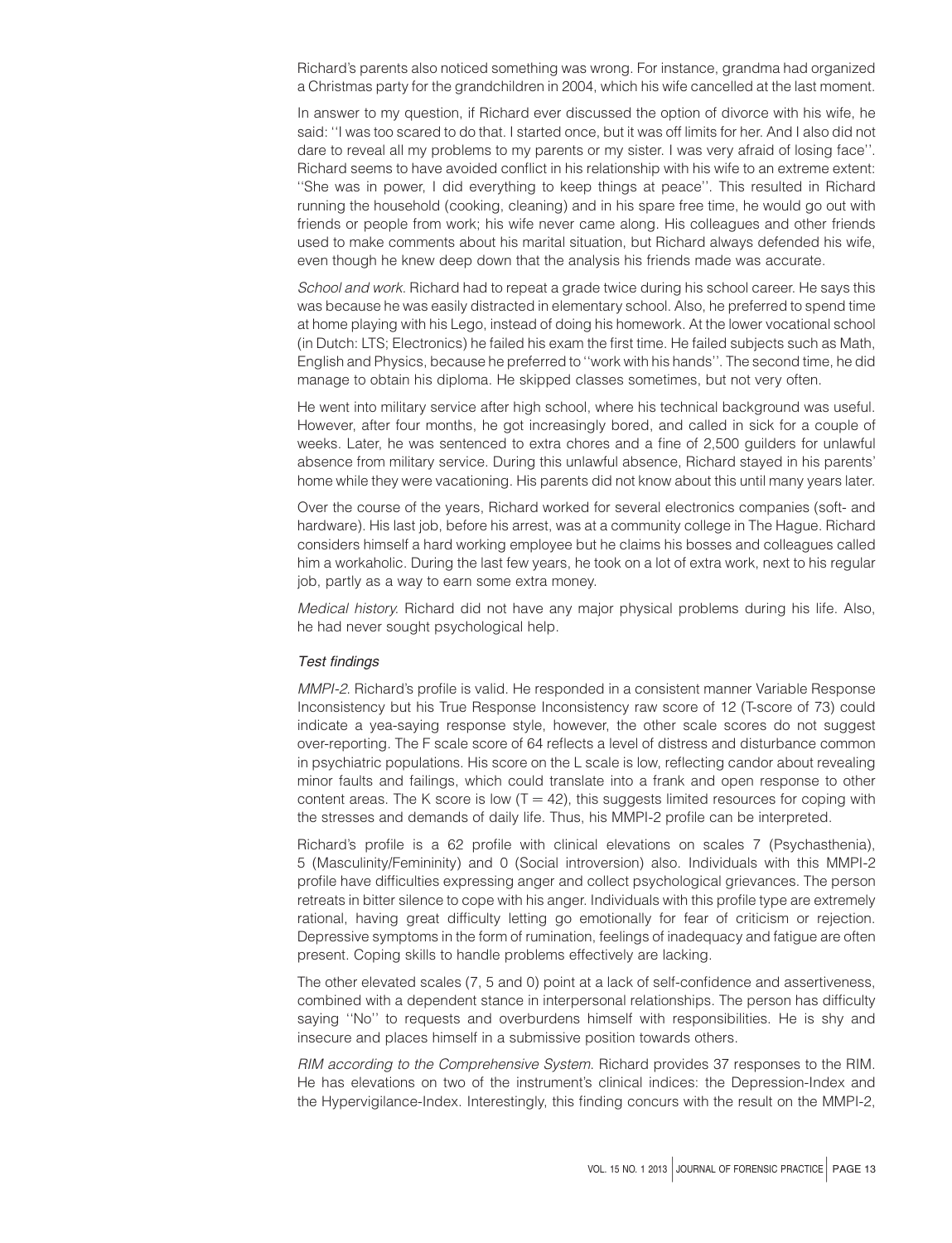where the Depression and the Paranoia scales were the highest in the profile. When different test methods (in this case, self-report and a performance-based test) provide corroborating evidence, diagnostic conclusions can be drawn with a higher degree of certainty compared to cases where different test methods do not converge as well (Meyer et al., 2001).

The elevated Depression-Index indicates that Richard is vulnerable for the development of symptoms of depression. Because he is so extremely overcontrolled, his emotional distress will not be immediately apparent to people in his environment. The elevation on the Hypervigilance-Index points to an increased interpersonal sensitivity and marked reservations in contacts with others. His fear of criticism and rejection dominate his social encounters in general, but they also compromise his capacity for intimacy in a relationship with a partner in specific.

Richard's coping skills are underdeveloped. He tends towards simple solutions in response to complex problems. He avoids thinking about a problem which results in errors in judgment. He also suppresses his feelings by rationalization and intellectualization. These automatic defensive operations take energy and limit his capacity to act adequately. Like the MMPI-2, the Rorschach provides evidence for a tendency to build up resentments.

Inferiority feelings and a lack of self-confidence are compensated by (secondary) narcissistic features. This can be seen in Richard's history in his extramarital affairs and the impulsive buying of too many and expensive commodities. These compensatory acts seem to fill his empty, inadequate self, at least for the time being. Of note, on the positive side of his personality is Richard's openness to self-reflection. This is a prognostic factor for motivation to change.

Psychopathy Checklist-Revised. The coding of the PCL-R results in a total score below 10. Thus, Richard does not have psychopathic traits.

SIDP-IV interview. The outcome of the SIDP-IV interview is based on the interview with Richard, the collateral file information and the interview with Richard's parents. Richard fulfills diagnostic criteria for both Dependent and Avoidant Personality Disorder.

Dependent Personality Disorder:

- $\blacksquare$  Criterion 1: finds it hard to take everyday decisions without an excessive amount of advice and reassurance by others. Richard reports leaving many decisions to his wife, for instance, booking a vacation, getting a mortgage on the house, selecting a school for the children. He prefers it when others take decisions for him.
- F Criterion 3: finds it difficult to express a different opinion out of anxiety to lose support or approval. Richard says that he often pretends to agree with something, because he is too afraid to give his opinion. He is afraid of being ''talked back to''. At his work, he was too afraid of failing, so he did not talk about certain issues.
- **B** Criterion 4: finds it hard to start something by himself (more a consequence of a lack of confidence in own abilities than a lack of motivation). For example, Richard does not dare to go into a realtor's office by himself: ''People are watching me then''. He is afraid of doing something wrong. This is why he does not do these kinds of things alone.
- F Criterion 5: will go out of his way to receive care and support from others, can even offer to voluntarily do unpleasant things. Richard always says ''yes'' to a request for assistance, even if he does not have the time for it. This tendency too, was a source of conflict between him and his wife.
- Criterion  $6$ : feels uncomfortable or helpless when he is alone, because of the excessive fear of not being able to take care of himself. Richard finds being alone hard to tolerate. When his wife left him emotionally, he immediately sought refuge with other women. In detention now, he has a pen friend, a woman who is detained at another facility. He is afraid she will ultimately drop him: ''It is the fear that the emptiness, which she fills at this moment, will return''.
- **B** Criterion 7: looks tenaciously for another relationship to be taken care of and as a source of support when an intimate relationship ends. Richard tells he is completely devastated when a relationship ends. To feel good again, he starts a new relationship. Being single is unbearable. See also above under Criterion 6.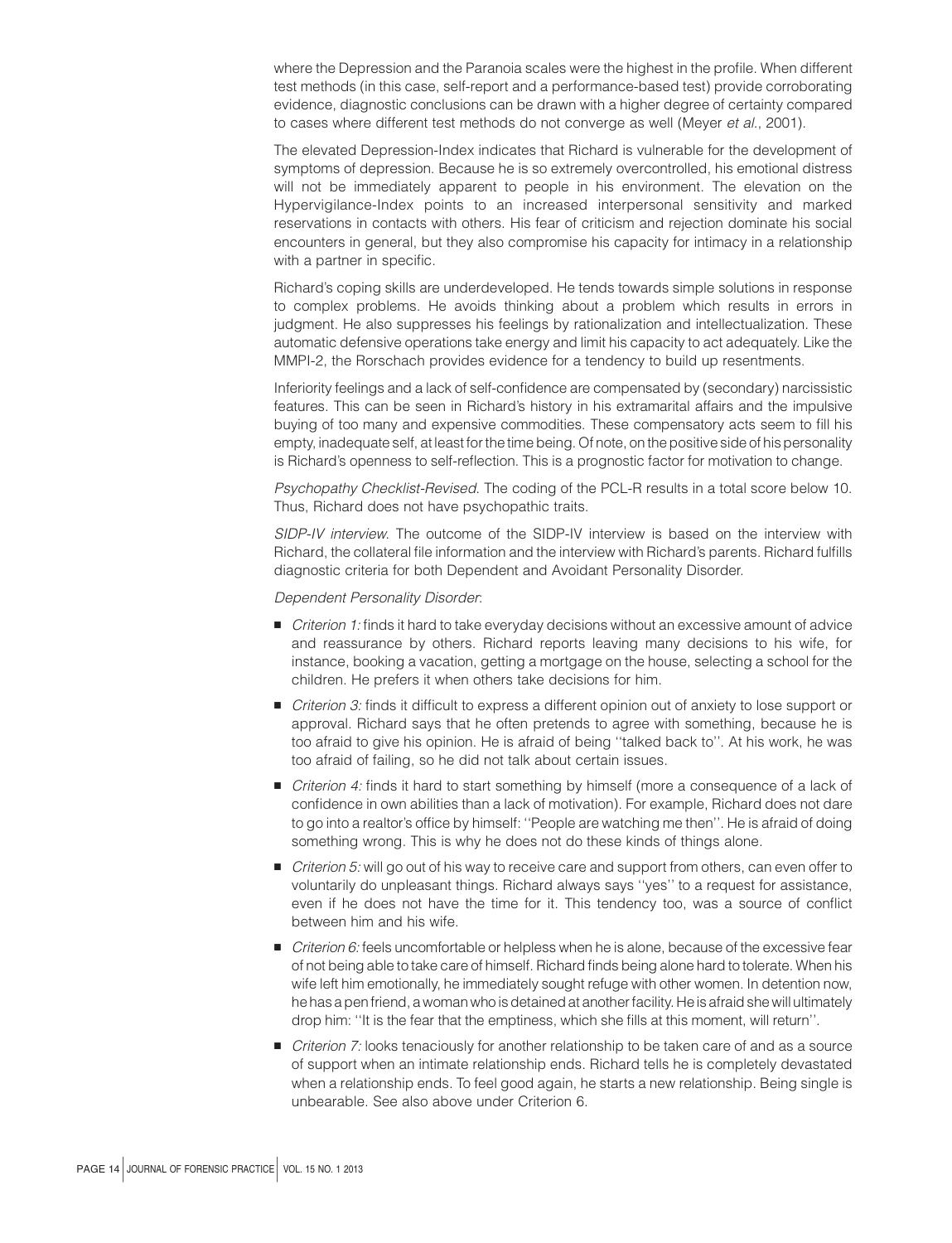Avoidant Personality Disorder:

- **B** Criterion 1: avoids professional activities that involve important interpersonal contact because of his fear of being criticized, disapproved of, or rejected. Richard prefers to work alone. He cannot handle criticism. He says he was offered to become department manager, but he did not dare apply for the job, because it would have involved chairing meetings, which he was too afraid of.
- F Criterion 2: is unwilling to get involved with people unless it is certain that they will like him/her. Richard acknowledges that he always feels inhibited to reveal what he thinks/feels in contact with others (also in relationships which are not new). He is shy and quiet in social situations and envies people who are not shy.
- F Criterion 3: is reserved in intimate relationships out of fear to be humiliated or laughed at. Richard hardly dares to express his feelings, out of shame. He experiences this with family and friends to the same degree as with strangers. In his relationship with his wife, he put his feelings aside and avoided conflicts by submissive behavior.
- **B** Criterion 4: is preoccupied with the thought of being criticized and rejected in social situations. Richard finds accepting criticism very difficult, he ''shuts off''. He keeps thinking about the criticism, but does not use it, does not talk about it.
- F Criterion 5: is inhibited in new interpersonal situations because of the feeling of coming up short. Richard is afraid to take up contact with other people, because of fear of rejection.

Psychiatric classification according to DSM-IV-TR:

- Axis I: no diagnosis (V71.09).
- **B** Axis II: Avoidant Personality Disorder (301.82) and Dependent Personality Disorder (301.6).
- As III: no diagnosis.
- As IV: problems in the primary support group; he killed his wife and children. Problems related to the social environment; he is in prison with a life sentence. Problems with justice/police; he is incarcerated, awaiting appeal in his trial.
- $\blacksquare$  As V: Global Assessment of Functioning = 51-60.

## The offence

The account the assessed provides of what happened before, during and after the offence, needs to be compared with all the available collateral information provided in the criminal file. In the present case, the statements Richard made in the interview with me, could also be compared to the experiences his parents reported to me. In the following, I will first summarize the account Richard gave of the events, along with observations his parents made in the days after the supposed ''disappearance'' of his wife and the children. Subsequently, I will discuss relevant information from the police file in order to gain a complete picture of what happened. Important incongruences will be noted.

Richard acknowledges he started to lose grip on his complicated life in January of 2005. He says this was when he had decided to continue with J. He had visited her several times during weekends in Poland in the previous year under the pretext of work projects. He had also had J. come over for a couple of days to The Netherlands once, when they stayed in a cottage in a state park. Richard visited J. in Poland that month of January and had resolved to finally admit to her he was married. But he was afraid of losing her. She had previously told him she had been terribly disappointed when a man she had been dating in the past told her later that he was married. She had told Richard she never wanted to be in such a situation again. Richard decided to tell her a ''cover-up story'' claiming his wife and children had been missing for years. J. seemed to believe the story, but kept insisting she wanted to come and visit his home. Richard felt he could no longer refuse and they set a date: on April 8 she would arrive by bus from Poland. The day J. would arrive kept coming closer and closer, and the tension inside Richard was building. He does not talk to his wife, nor to his parents, friends or colleagues about any of this.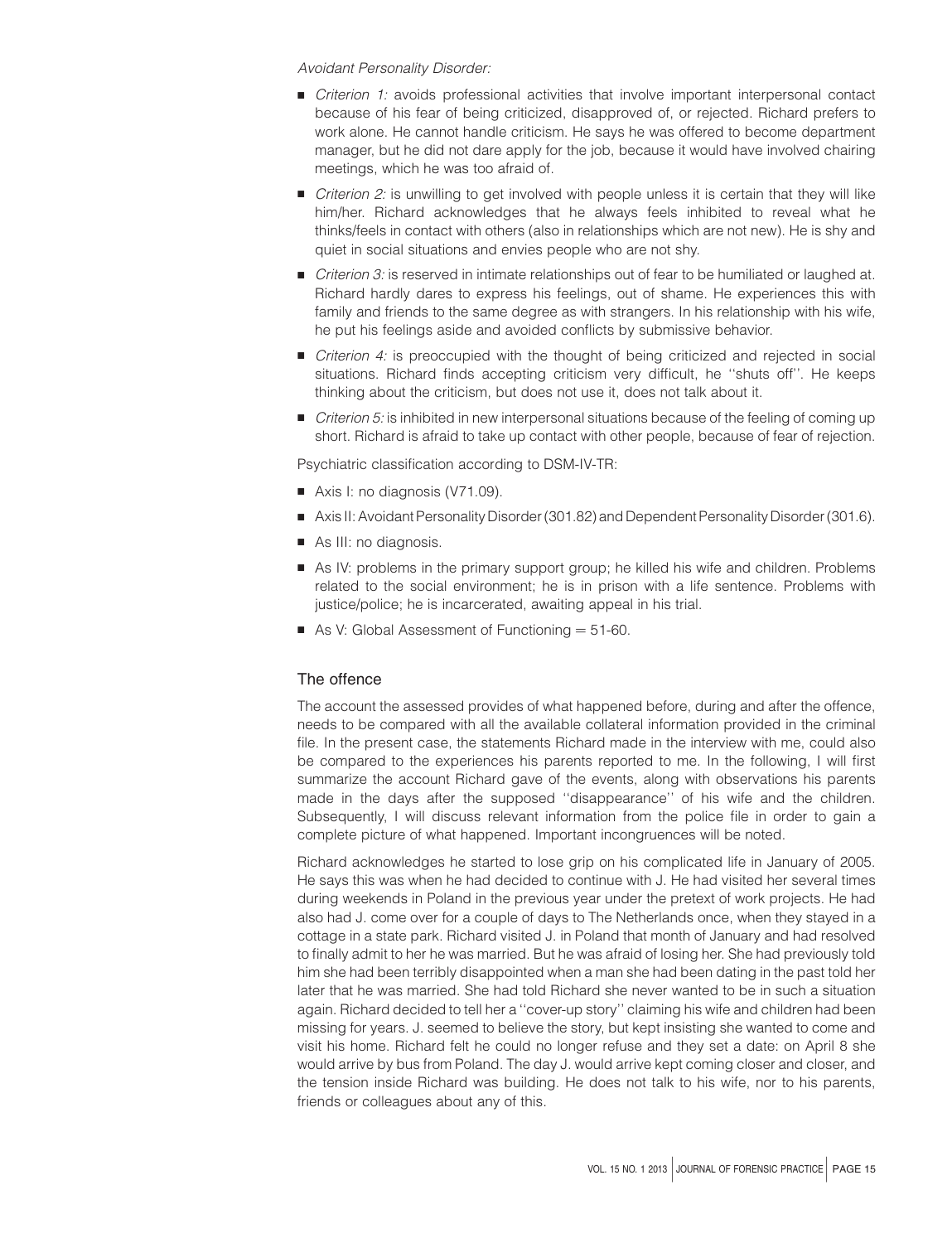Richard reports the thought to kill his wife suddenly arises in his mind when he is lying next to her in bed on the night of April 6. He is ruminating about the predicament he got himself into. The arrival of J. is impending. The thought of killing his wife overtakes him more and more. At first, he says, it scared him. But the thought became stronger and stronger; he could not think of anything else: ''You have to do it, if your wife is gone, you are free!''

He starts hitting his sleeping wife with a baseball bat, which he claims they kept in the bedroom; all the while the above-mentioned thought keeps running through his head. He is experiencing anger and fear; he reports having heart palpitations and sweating excessively. Richard says he could not stop beating, he thinks he beat her five or six times: ''It felt like an immense relief'', he reports. While Richard is remembering all this, he is crying. He says he is angry with himself and feels ashamed to talk about this. According to him, the thought of killing his daughters arose only after he had killed his wife. He reports he ''realized children belong with their mother, even if it is in heaven''. Richard walks to the girls sleeping in their bedroom and kills them through suffocation. He says he did not feel any anger while doing this.

That same night, he puts the three corpses in his car, and drives to a spot he remembers from his childhood. He says it felt like he was acting like a maniac, displacing all the dirt as in frenzy. He arrives back home early the next morning. In the afternoon, neighbors witness him vacuuming and cleaning his car, but this was not unusual behavior for him. The next morning, he picks up J. at the bus station.

Subsequently, we discuss the period after the offence. Why did he not report himself to the police, but instead made up so many lies and pretended not to know anything, in front of his family and his in-laws? Richard says he was too afraid of the consequences, and felt very ashamed of what he had done. He postponed confronting the real issue, just like he had done in the many years before the offence. Ultimately, police investigators started to doubt the cover-up story Richard told them and they target Richard as a suspect. They find his wife's blood on the bedroom wall and soon after that Richard confesses.

At the time of my assessment of Richard, over a year and a half had passed since the crime. He still does not understand what got into him on that fatal night. He was never an aggressive man. He realizes now he avoided his problems, but he cannot relate this horrendous crime to himself. He has been looking for answers in books in the prison library, but has not found them yet.

When asked what he thinks he should change in himself, he says he wants to become less shy and anxious. He wants to learn to solve problems instead of avoiding them. He thinks he also has to learn to experience and express feelings, so he can manage them better. Richard's parents noted that Richard was very emotional during the ten days after (what later appeared to be) the offence, in contract to his usual, walled-off personality. His father slept in his home during this time and his mother often visited during the day. His parents have not abandoned their son. Since he is detained, they visit him every three weeks. His mother has noted her son is showing his emotions more now. He cries in her presence sometimes. Richard believes his contact with his parents has improved and has become more personal since he is detained.

#### Integration and conclusions

#### Relationship between mental disorder and offence

The present forensic psychological assessment employed a semi-structured interview for DSM-IV personality disorders, the SIDP-IV, in contrast to the four previous evaluations which used only unstructured clinical interviews. The SIDP-IV was coded on the basis of all available data, including an interview with his parents, and confirmed Richard is suffering from a personality disorder. He fulfills diagnostic criteria for both Dependent and Avoidant Personality Disorder. Moreover, test findings from two independent instruments, the MMPI-2 and the RIM, are in line with the psychiatric classification derived from the SIDP-IV.

Is Richard's mental disorder relevant in understanding his offence? I think it is. Richard is a shy, socially anxious man who avoids conflicts to an extreme extent, because he is afraid of humiliation, criticism and rejection. This avoidant interpersonal style is fueled by his inferior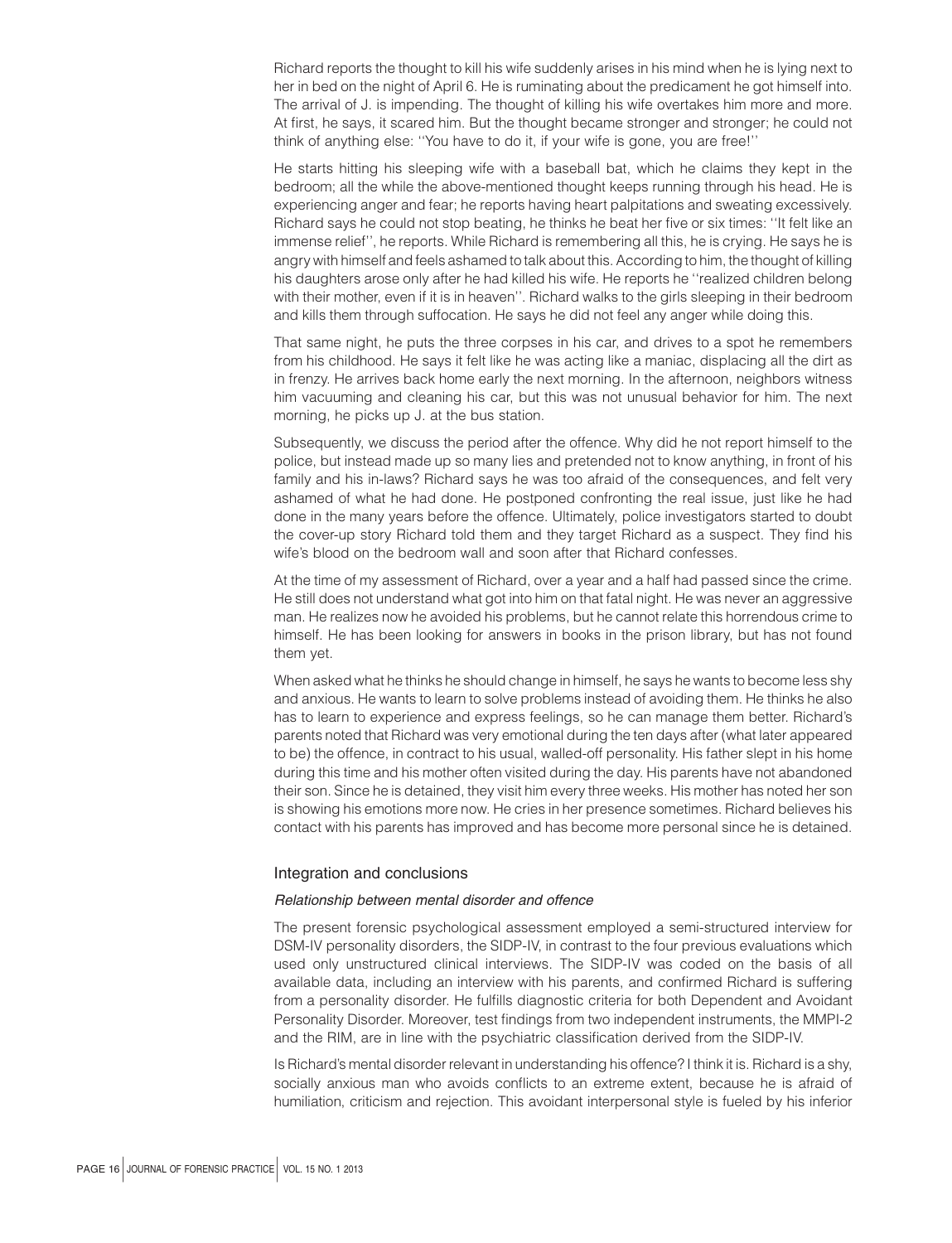self-image, and expressed itself in all of his social contacts: at work, with friends and family, and to an even greater extent in his relationship with his wife. In order to keep arguments with her at bay, he gave up his male friendships, took care of most of the household chores, and swallowed his anger over all of this. Upon the arrival of his daughters, hisfeelings of inadequacy intensified, because his wife wanted to take care of them herself. Further estrangement set in, and the so-called kissing-incident on New Year's Eve 2001-2002 is followed by the start of Richard's extra-marital affairs. These affairs seem to fulfill a compensatory function: they provide the warmth and attention he misses at home. His negative self-image finds temporary boosts in impulsive purchases of luxury items and the thrill of dates with his extramarital affairs.

The affair with the Polish woman J. seems to have developed a kind of obsessive character over time, as the increasing frequency of their contact over the internet and via text messages shows. Richard's inability to discuss his feelings about this relationship with his wife and his possible wish for a divorce seems to be rooted in his personality pathology. His fear of criticism and his inability to share negative emotions such as anxiety, shame and particularly anger with others, take such extreme forms that it starts to limit his critical judgment. He does not deal with his problems; he lets them get out of hand. Extramarital affairs and spending sprees function as temporary escapes.

Ultimately, Richard ends up ruminating in the spousal bed about the now quite imminent arrival of J., on the evening of April 6, 2005; worries he had been able to keep at bay thus far. The thought to kill his wife arose in his mind as an obsessional idea: ''You have to do it, then you are free''. The thought became stronger and stronger; Richard could not get it out of his mind. The weapon, the baseball bat, was readily available. His wife was killed in a sudden outburst of devastating rage; the police records testify to the ''overkill''. The subsequent sense of relief is what struck Richard the most. The motive for the killing of his daughters seems to lie in their reunion with their mother in death. Perhaps his own dependent personality is a factor here; Richard could not imagine his daughters being without their mother. Just as Richard could not imagine being without a female partner.

The above sequence of events demonstrates a marked resemblance to cases of violent catathymia described in the scientific literature. The sense of calm Richard experienced after the offence, is corroborated by reports from individuals who encountered Richard during the subsequent days. After he had been with J. over the weekend, he seemingly continued his collected composure by spreading lies to hide what actually occurred. Richard says in this period, shame over what he had done overruled his preparedness to confess his crime. But he also says he always knew he would get caught in the end. His careless removal of traces of the crime in the home supports this.

Richard's personality pathology can be logically associated with his behaviors before, during and after the offence, as shown in the previous paragraphs. Furthermore, this association is confirmed by empirical findings from the existing research literature on male spousal killers, who suffer from similar dependent, avoidant and over-controlled personality pathology. On the basis of these two sources of evidence (i.e., findings of the present forensic mental health evaluation and the research literature), there seems to be a logical relationship between disorder and offence in Richard's case.

In the Dutch Criminal Code, any mental disorder (including a personality disorder) can be reason for diminished criminal responsibility. In the case of Richard, the Court of Appeals was advised there was a strong relationship between disorder and offence. This of course, was contrary to what three of the previous mental health experts had advised.

#### Conclusion and answers to the Attorney's questions

■ To what extent are the DSM-IV criteria for a personality disorder absolute?

The DSM-IV criteria are part of a consensus-based classification system, that is, psychiatrists and psychologists have agreed on a set of diagnostic criteria and on the number of criteria that must be met in order to diagnose an individual with a specific disorder. In principle, these criteria are absolute in the sense that a person does or does not meet a specific criterion. In practice, assessors may differ in terms of the threshold they use to consider a criterion met.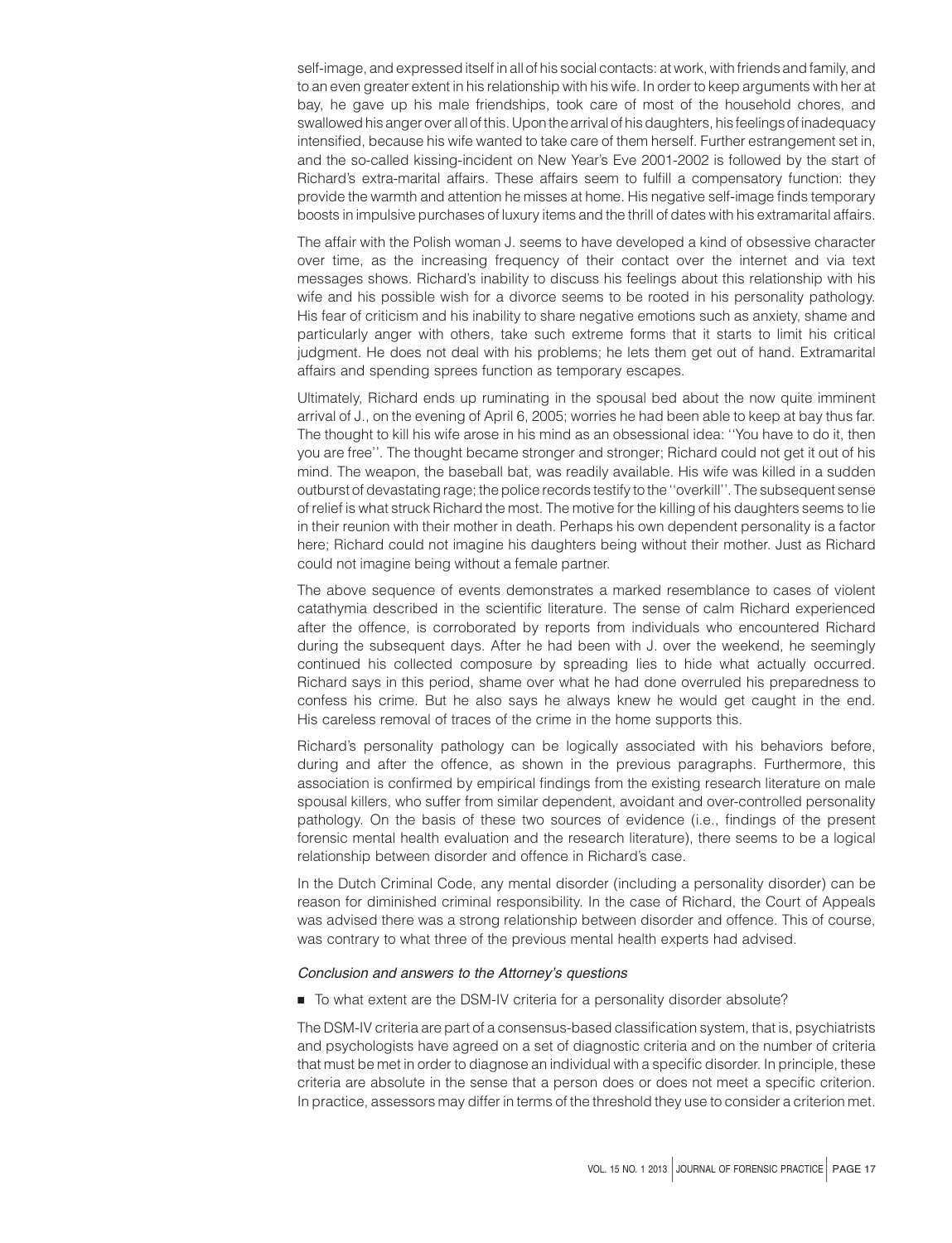These inter-assessor discrepancies can be limited by using semi-structured interviews for the assessment of personality disorders, such as the SIDP-IV, as was done in the present evaluation.

■ Is it possible for a personality disorder to "slumber" during adolescence, but for one reason or another does not reveal itself clearly in contacts with other people?

Personality disorders, by definition, do not reveal themselves until late adolescence, early adulthood. Before then, personality is still developing and less ''crystallized''. Thus, it may very well be that a youngster who is deemed shy (as Richard was) but still functioning adaptively, may reveal maladaptive behaviors only until early/middle adulthood.

**B** Mr Richard H. stated during the trial and also during police interrogation that the idea to kill his wife came to him as an obsessional idea, which kept returning and became stronger over time. Is there literature about such obsessional thoughts (even in the absence of personality disorder, but possibly in case of high levels of stress)?

The sudden occurrence of obsessional violent ideation has been previously reported in the literature, as part of catathymic homicide, as already noted above. Often, the sudden outburst of violence follows years of suppressed rage and resentment. Meloy (2001) reported on the spousal homicide case of Mr A., with remarkable similarities to the Richard H. case, also in terms of the MMPI-2 findings. He concluded that ''the paradox in this case is that the complete absence of conscious anger in Mr A. his inability to recognize and discuss his negative feelings, his lack of insight into his past, and his complete avoidance of all conflict, were important risk factors for a singular event of deregulated fury'' (p. 397).

## Epilogue

Richard was convicted to 20 years imprisonment and a mandatory TBS-order, on April 13, 2007 (Court of The Hague, 2007). My report was excluded as evidence, even though I had been heard as an expert by the Court of Appeals on March 13, 2007. The Court ruled that because my report was requested by the defense and not by a justice authority and because I answered the defense's questions, my report could not be considered equal to those of the four previous court-appointed experts. Also, the Court stated in its verdict that my use of the semi-structured interview SIDP-IV did not render the outcome of the others' unstructured clinical interviews invalid (Court of The Hague, 2007, p. 3).

Despite the Court's contempt for my diagnostic efforts in the case, they opted to follow the expert opinion of psychologist V., which was surprisingly close to my own conclusions on the case. V. considered Richard H. diminished responsible for the offences and advised mandated treatment in a forensic psychiatric hospital. Thus, Richard's life imprisonment was overturned, and he was hopeful that he would be able to receive the psychological treatment he needs during the period of his treatment order.

Every year since this verdict, Richard has been sending me a Christmas card from prison, to express his gratitude for my evaluation in his case. He is eager to start treatment, but the law requires him to fulfill at least two-thirds of his prison term, before he can be transferred to a forensic psychiatric hospital. From a psychological treatment perspective, this is obviously an awkward arrangement, which can lead to demotivation and demoralization in individuals who should first and foremost be considered (forensic) psychiatric patients.

During his time in prison, other trials have crossed Richard's path. Family members of his deceased wife were interviewed for a book (Fijen, 2010) and a related documentary entitled ''The family drama of Zoetermeer''. The film was broadcast on April 5, 2010, the fifth anniversary of the events. Both works paint a one-sided, all-bad picture of Richard's personality. Richard felt unfairly treated by the documentary maker, who only spoke with the victim's blood relatives and not with anyone of his relatives. By not practicing ethical journalism, which entails working according to the principle of impartiality, the public was not presented with the real story. For the actual story, one needs to dig beneath the surface of violence.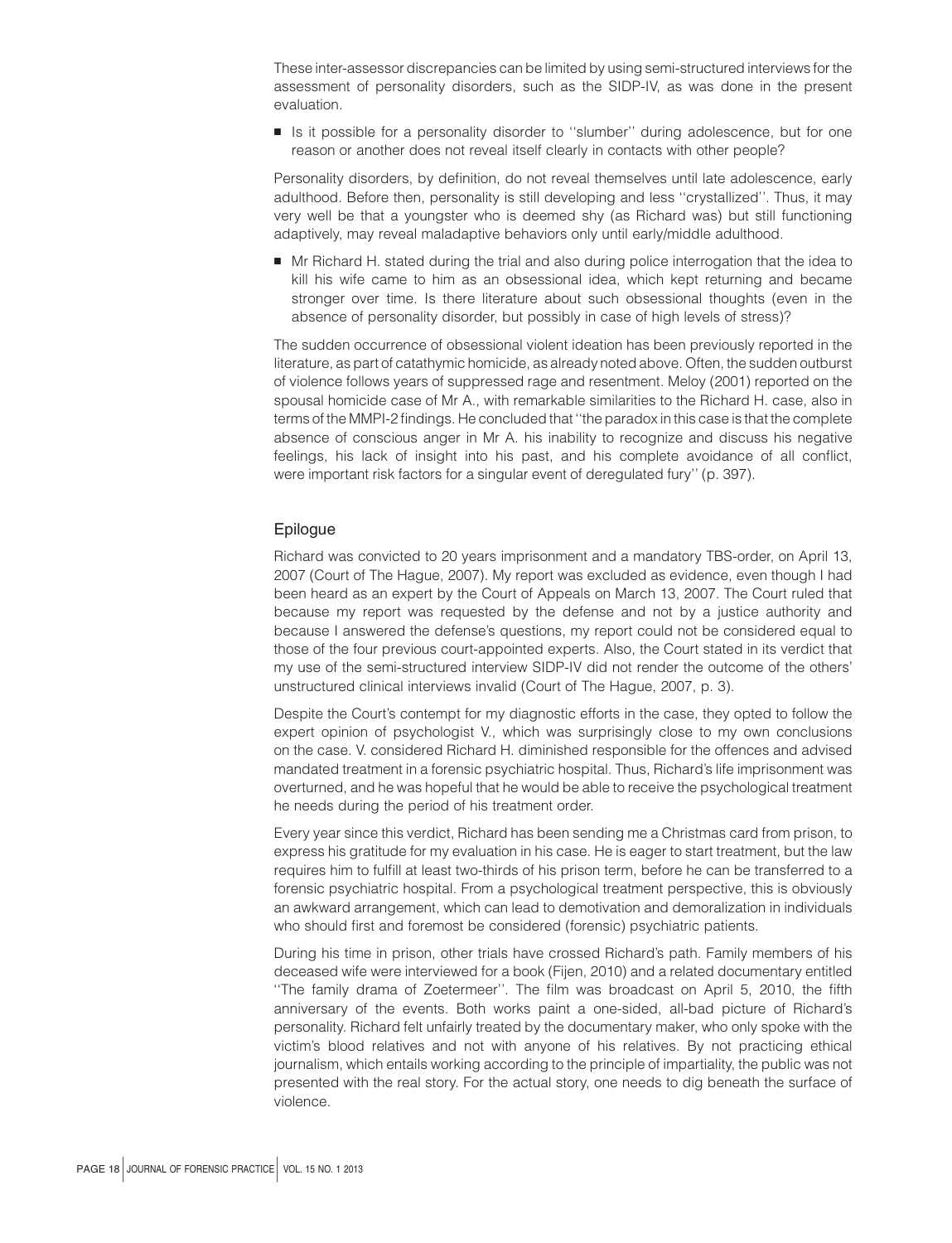#### Implications for practice

- **B** Since there is so much at stake for the mental health assessed in a criminal investigation, the importance of reliability and accuracy of diagnosis cannot be overestimated.
- **B** Use of semi-structured interviews for psychiatric diagnosis increases reliability and validity and is the recommended practice in forensic mental health assessment.
- **Forensic mental health experts serve the court best by integrating findings from structured** assessment instruments, file information and empirical research on comparable offender types.

#### **References**

American Psychological Association (APA) (1991), ''Specialty guidelines for forensic psychologists'', Law and Human Behavior, Vol. 15, pp. 655-65.

American Psychological Association (APA) (2011), Specialty Guidelines for Forensic Psychologists, American Psychological Association, Washington, DC, available at: www.ap-ls.org/aboutpsychlaw/ SpecialtyGuidelines.php (accessed February 13, 2012).

Belfrage, H. and Rying, M. (2004), ''Characteristics of spousal homicide perpetrators: a study of all cases of spousal homicide in Sweden 1990-1999'', Criminal Behaviour and Mental Health, Vol. 14, pp. 121-33.

Butcher, J.N., Dahlstrom, W.G., Graham, J.R., Tellegen, A. and Kaemmer, B. (1989), Minnesota Multiphasic Personality Inventory-2 (MMPI-2): Manual for Administration and Scoring, University of Minnesota Press, Minneapolis, MN.

Court of The Hague (2007), LJN: BA2902, Gerechtshof 's-Gravenhage, 2200234806, Verdict of Court of Appeals, April 13, available at: www.rechtspraak.nl (accessed November 26, 2012).

de Ruiter, C. and Greeven, P.G.J. (2000), ''Personality disorders in a Dutch forensic psychiatric sample: convergence of interview and self-report measures'', Journal of Personality Disorders, Vol. 14, pp. 162-70.

de Ruiter, C. and Hildebrand, M. (2003), ''The dual nature of forensic psychiatric practice: risk assessment and management under the Dutch TBS-order", in van Koppen, P.J. and Penrod, S.D. (Eds), Adversarial vs Inquisitorial Justice: Psychological Perspectives on Criminal Justice Systems, Plenum Press, New York, NY, pp. 91-106.

Dobash, R.E. and Dobash, R.P. (2011), ''What were they thinking? Men who murder their intimate partner'', Violence Against Women, Vol. 17, pp. 111-34.

Dutton, D.G. and Kerry, G. (1999), ''Modus operandi and personality disorder in incarcerated spousal killers'', International Journal of Law and Psychiatry, Vol. 22, pp. 287-99.

Ewing, C.P. (1997), Fatal Families, Sage, London.

Exner, J.E. (2003), The Rorschach: A Comprehensive System (4th ed.): Basic Foundations and Principles of Interpretation, Wiley, Hoboken, NJ.

Fijen, L. (2010), Het familiedrama van Zoetermeer: Claudia, Marieke en Charlotte moesten dood (The Zoetermeer Family Drama: Claudia, Marieke and Charlotte Had to Be Killed), Ten Have, Baarn.

Fox, J.A. and Levin, J. (2005), Extreme Killing: Understanding Serial and Mass Murder, Sage, London.

Hare, R.D. (1991), The Hare Psychopathy Checklist – Revised, Multi-Health Systems, Toronto.

Hare, R.D. (2003), The Hare Psychopathy Checklist - Revised, 2nd ed., Multi-Health Systems, Toronto.

Heilbrun, K., Grisso, T. and Goldstein, A.M. (2008), Foundations of Forensic Mental Health Assessment, Oxford University Press, Oxford.

Hildebrand, M. and de Ruiter, C. (2004), "PCL-R psychopathy and its relation to DSM-IV Axis I and Axis II disorders in a sample of male forensic psychiatric patients in The Netherlands'', International Journal of Law and Psychiatry, Vol. 27, pp. 233-48.

Liem, M. and Koenraadt, F. (2008), ''Familicide: a comparison with spousal and child homicide by mentally disordered perpetrators'', Criminal Behaviour and Mental Health, Vol. 18 No. 5, pp. 306-18.